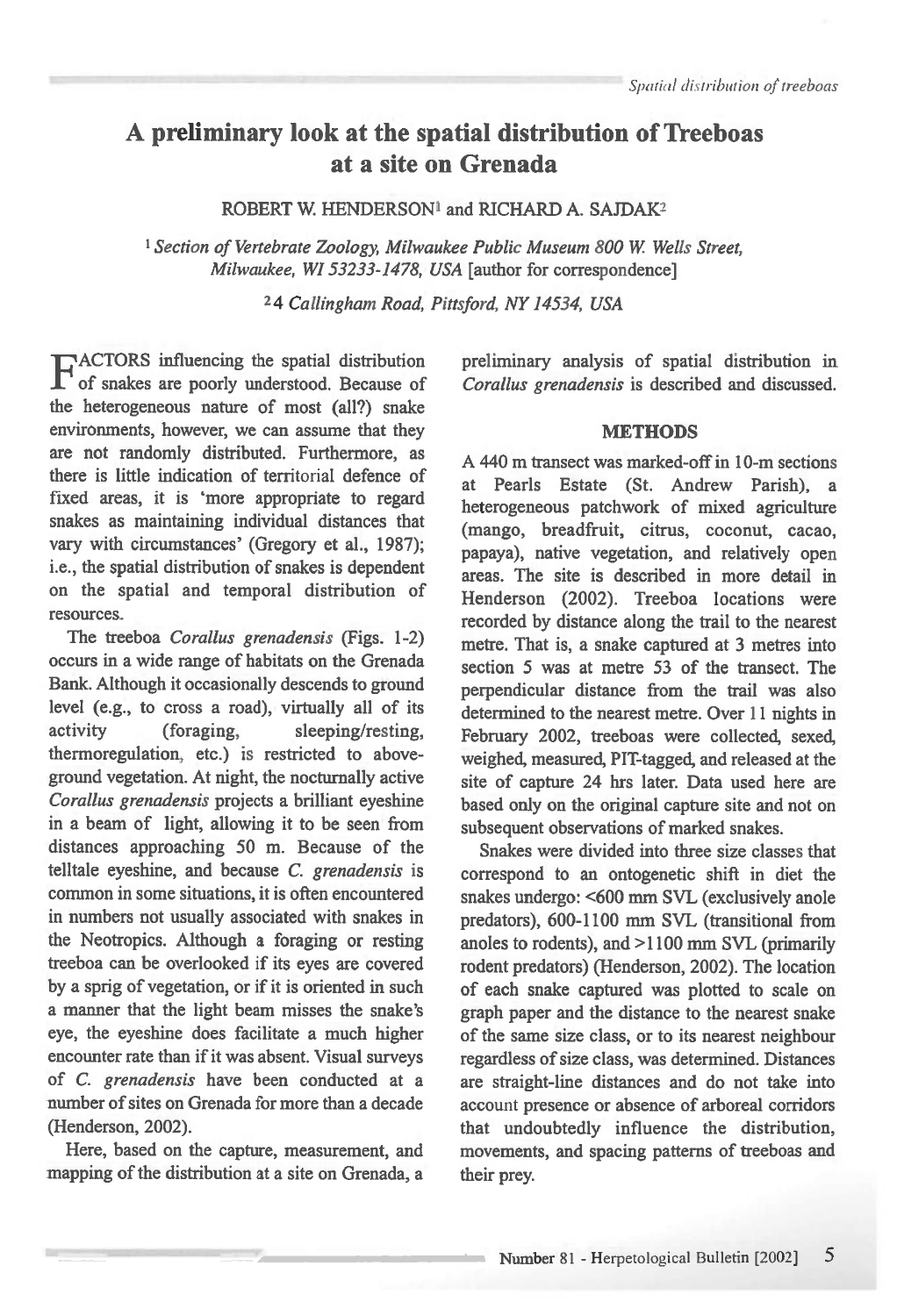|                         | $<$ 600 mm $SVL$ | 600-1100 mm SVL  | $>1100$ mm SVL.  |
|-------------------------|------------------|------------------|------------------|
| $SVL$ (mm)<br>± 34.0    | $513.1 \pm 11.1$ | $813.9 \pm 32.0$ | 1164.0           |
|                         | 443-598 (15)     | 600-980 (14)     | $1130 - 1198(2)$ |
| Mass(g)                 | $21.3 \pm 1.6$   | $99.9 \pm 12.2$  | $377.0 \pm 45.0$ |
|                         | $9-31(15)$       | 28-171 (14)      | $332 - 422(2)$   |
| <b>Distance 1</b> $(m)$ | $18.1 \pm 5.8$   | $32.8 \pm 6.6$   | $158.5 \pm 2.5$  |
|                         | $2 - 71(15)$     | $4-78(14)$       | $156 - 161(2)$   |
| <b>Distance 2</b> $(m)$ | $11.4 \pm 2.5$   | $21.1 \pm 4.9$   | $18.5 \pm 2.5$   |
|                         | $2 - 34(15)$     | $3-59(14)$       | $16-21(2)$       |
| <b>Distance</b> $3(m)$  | $26.1 \pm 3.0$   | $30.1 \pm 3.8$   | $14.7 \pm 3.5$   |
|                         | $7-46(15)$       | $7-59(14)$       | $8-20(3)$        |

Table 1. Size class and spacing data for Corallus grenadensis at Pearls Estate. The mean  $\pm$  1 SE is followed by the range of values and sample sizes. Distance 1 is the minimum distance between snakes in the same size class; Distance 2 is the minimum distance to another snake regardless of size class; Distance 3 is the minimum distance to the nearest neighbour of a different size class.

## RESULTS AND DISCUSSION

Small, anole-eating Corallus grenadensis are, on average, spaced closer to one another than are those treeboas in a transitional size class or those that are exclusively rodent predators (Table 1). The mean minimum distances between treeboas of different size classes were statistically significant (ANOVA,  $F = 32.51$ ,  $P = 0.0001$ ). Significant differences occurred between the largest size class and the two smaller size classes, but not between the two smaller size classes (Tukey's Studentized Range Test,  $P < 0.05$ ). Those results are tempered somewhat by the fact that the largest size class has only two values. While working at Pearls in February 2002, we were not able to capture every snake encountered because of the height at which they were foraging or resting in tree crowns. However, we could determine that most of those that were out-of-reach were of small to medium size (<1000 mm SVL). Only one large snake (>1100 mm SVL) was encountered that we could not capture and it was 156 m from the nearest point at which we captured another large (>1100 mm SVL) treeboa, and we included it in our distance analysis.

Within the smallest size class, the nearest neighbour was in the same size class 80.0% of the time, for the middle size class it was 57.1%, and 0.0% for the largest snakes. Mean distances between different size classes regardless of the size class of the nearest neighbour were not statistically significant (ANOVA, F = 1.73, *P =* 0.1951). Likewise, mean distance to the nearest

neighbour of a different size class was not significant between different size classes (ANOVA, F = 1.93, *P*   $= 0.1634$ ) (Table 1). Perhaps most striking is the proximity of large snakes to smaller snakes compared to the distances between individual large snakes.

It is to be expected that over the 11 nights we conducted our work, some redistribution of the snakes would have occurred. However, based on past observations at other sites on Grenada, we know that treeboas will often stay in a localized area for several days to weeks. This is especially true of small *Corallus* grenadensis (Henderson, 2002).

Small snakes which prey on ecologically ubiquitous lizards (Anolis aeneus and A. richardi) that occur at very high population densities (e.g., Roughgarden et al., 1983) occur in closer proximity to one another than snakes in size classes that prey occasionally to almost exclusively on rodents. Data on rodent population densities are lacking, but they are certainly not as ubiquitous or numerous as the two species of *Anolis.* Although snakes in the smaller size classes are more numerous than those in the largest size class, their spatial pattern could be altered in such a way that they could be spaced farther apart. However, the fact that anoles are so plentiful probably precludes the need for that. Large *Corollas* grenadensis are not common, prey on a less plentiful trophic resource, and, seemingly, distribute themselves accordingly.